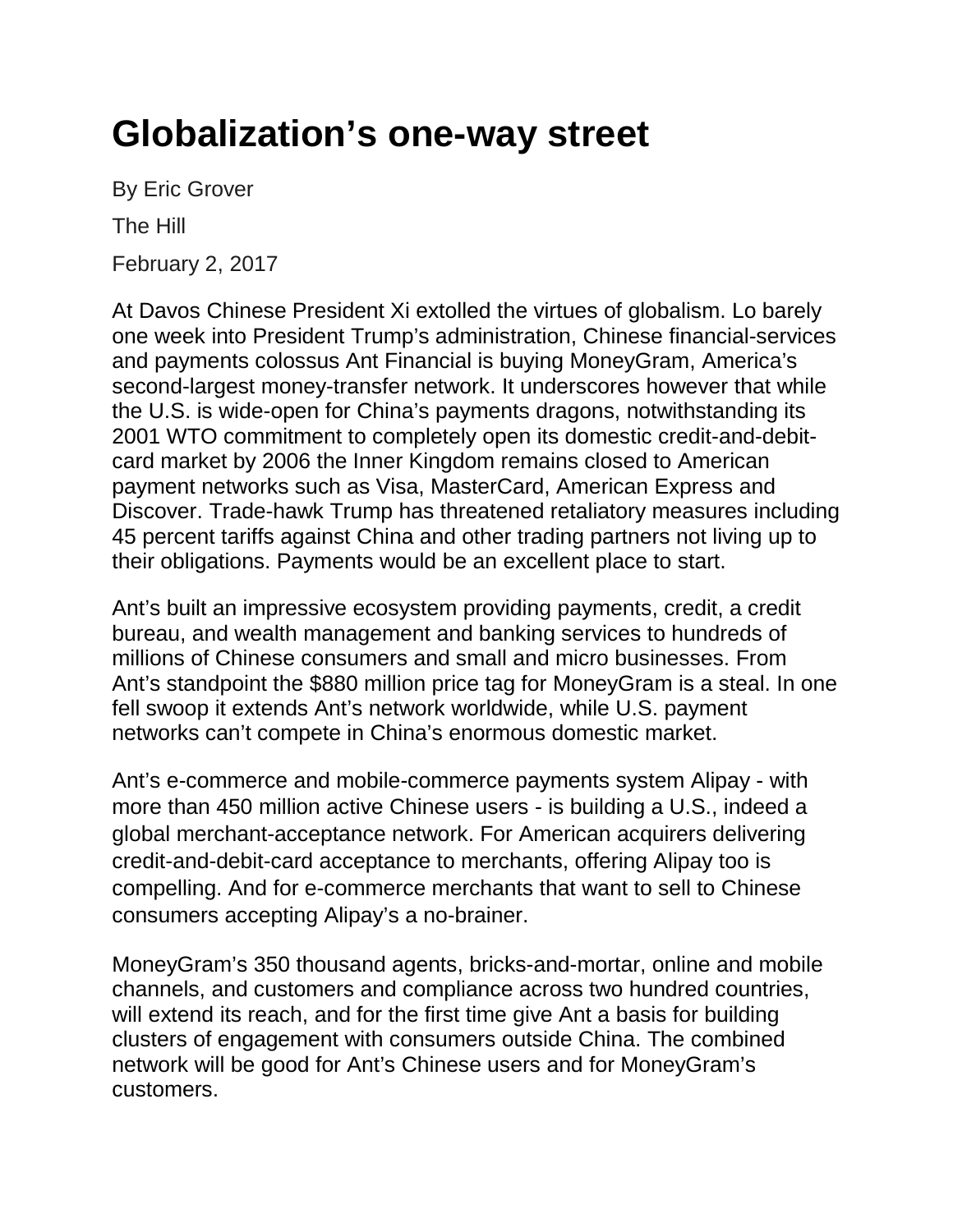Better yet however, for American and Chinese consumers, merchants and banks writ large, would be for U.S. and Chinese payments companies to have unfettered access to each other's markets. Alas, there still has not been a single domestic Visa, MasterCard, American Express or Discover transaction in China.

The Bush administration's 2007 report to Congress on China's WTO compliance didn't even mention the payment-network market. While in 2010 the Obama administration brought a WTO payments case against China, substantially prevailing in 2012, the Inner Kingdom remains closed to U.S. payment networks.

Under Presidents Bush and Obama payments was a one-way street, with China paying no consequences for denying American networks access. President Trump, USTR nominee Robert Lighthizer, White House trade adviser Peter Navarro and Commerce-Secretary designee Wilbur Ross are less likely to turn a blind eye to China's making a mockery of its WTO obligations.

However, given the protected growth of card-network Gargantua China UnionPay, and e-commerce and mobile-commerce payments behemoths Alipay and Tenpay, if and when U.S. card-payment networks get access to China it will be a long, hard slog to establish commercial viability.

Beijing won't make it easy.

In November, 2016 the People's Bank of China instructed Chinese banks to stop co-branding China UnionPay-badged cards with foreign networks such as MasterCard and Visa. Historically Chinese banks often co-branded cards for cardholders travelling abroad to ensure they enjoyed maximum acceptance. While it's making progress, UnionPay's acceptance outside China still lags MasterCard's and Visa's. Abroad payments on the cobranded cards were processed on MasterCard's and Visa's networks while inside China they ran over China UnionPay's rails. The central bank's move was intended to further disadvantage foreign networks in China.

In theory a licensing regime for foreign payment networks has been in place since the central bank and Banking Regulatory Commission announced network rules in June, 2016 – a decade after China was supposed to be open. Neither Visa nor MasterCard however, have yet applied as they're trying to understand the requirements. For a decade and